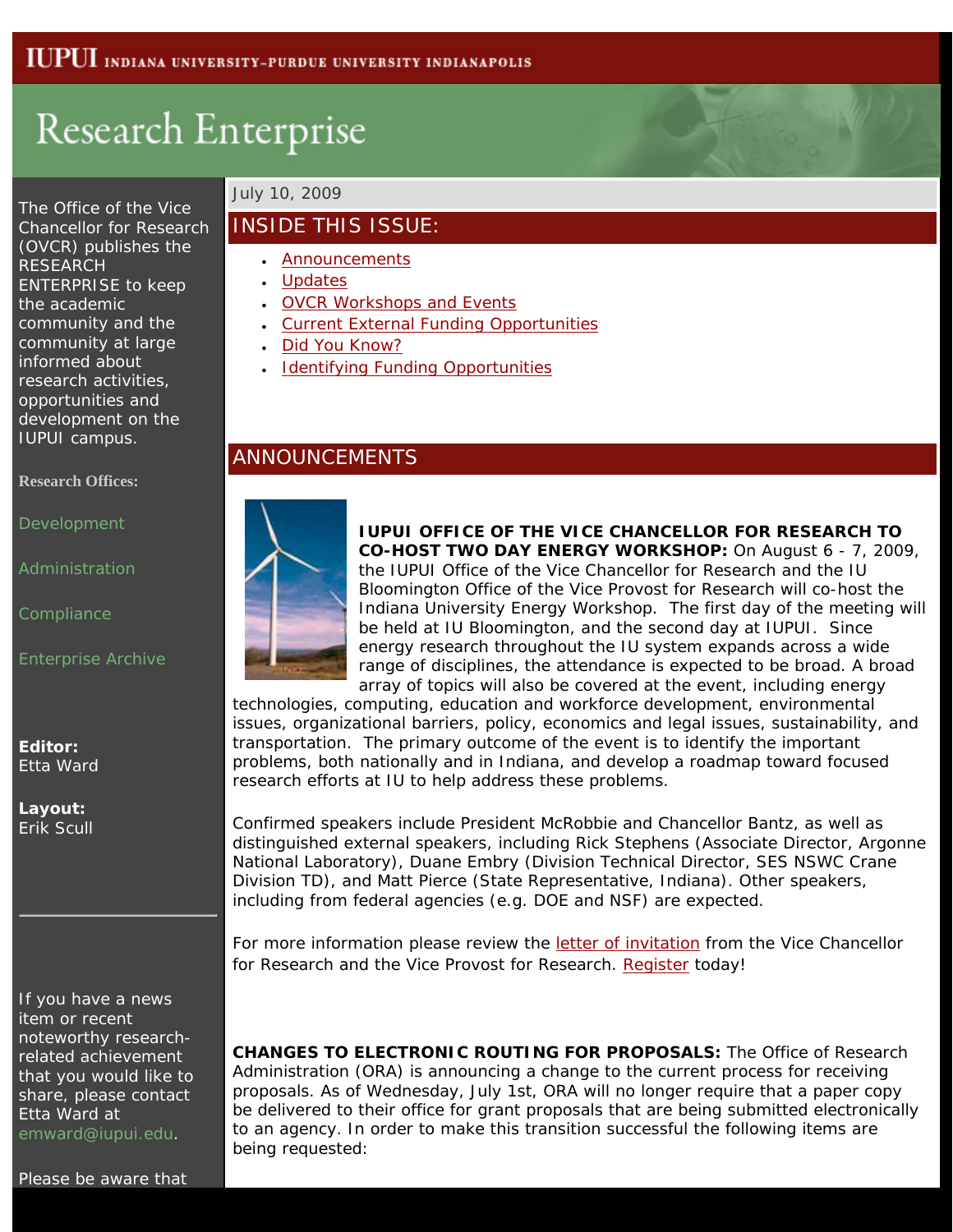not all news items will be deemed appropriate or timely for publication, but each item will be carefully considered.

- An ERA routing form will be required for each routing. The electronic proposal file should be attached to the ERA routing form under the "Attachments" section.
- The ERA routing form needs to be approved by the project director and appropriate department chair(s) and dean's office(s) that are listed on the routing. The School of Medicine approvals will follow the same process as before regarding the dean's office.
- In the instance when an ERA form is generated the same day that the electronic proposal is due, the PI or their contact person will need to contact us at our main office at 278-3473 to inform us of the routing. This will ensure that we are able to start reviewing the proposal while waiting for departmental approvals.
- If paper copies are required by the agency, the PI will still need to have the paper copies for the agency delivered to the ORA office.

ORA will submit the proposal electronically to the agency. Then the final submitted version of the proposal will be attached to the ERA Route Sheet using the naming convention PI's last name final ORA (example: Smith final ORA).

We believe that this change in processes will make it more convenient for all individuals involved in the research process. However, once this process is in effect, if you have a routing that you have not been contacted on by our office within one business day of routing it, please give our main number a call at 278-3473 to confirm that we did receive the electronic routing.

If you have any questions regarding this change, please contact Jean Mercer at 278- 3473.

# <span id="page-1-0"></span>UPDATES

**FINAL NIH GUIDELINES FOR HUMAN STEM CELL RESEARCH NOW POSTED:**  On July 6, 2009, the National Institutes of Health (NIH) posted a web version of the final NIH Guidelines for Human Stem Cell Research [\[http://stemcells.nih.gov/index.](http://stemcells.nih.gov/index.asp) [asp](http://stemcells.nih.gov/index.asp)]. These Guidelines implement Executive Order 13505, *Removing Barriers to Responsible Scientific Research Involving Human Stem Cells*, and establish policy and procedures under which the NIH will fund such research.

The Guidelines are effective July 7, 2009, and will appear in the Federal Register that same day. NIH will provide additional implementation guidance, and information about pending applications proposing the use of human embryonic stem cells, in the near future in the NIH Guide.

# <span id="page-1-1"></span>OVCR WORKSHOPS AND EVENTS

#### **Finding Funding**

When: Tuesday, September 15, 2009 | 02:00 PM-03:30 PM Where: University Library, Room 0106

This session will provide an overview of the various types of external funding sources, identify tools to locate funding opportunities, explain how to design a funding search, and demonstrate a few knowledge management systems that contain thousands of funding opportunities available by the university subscription.

**[Register](http://faa.iupui.edu/events/eventsRegistration.asp?id=1607)**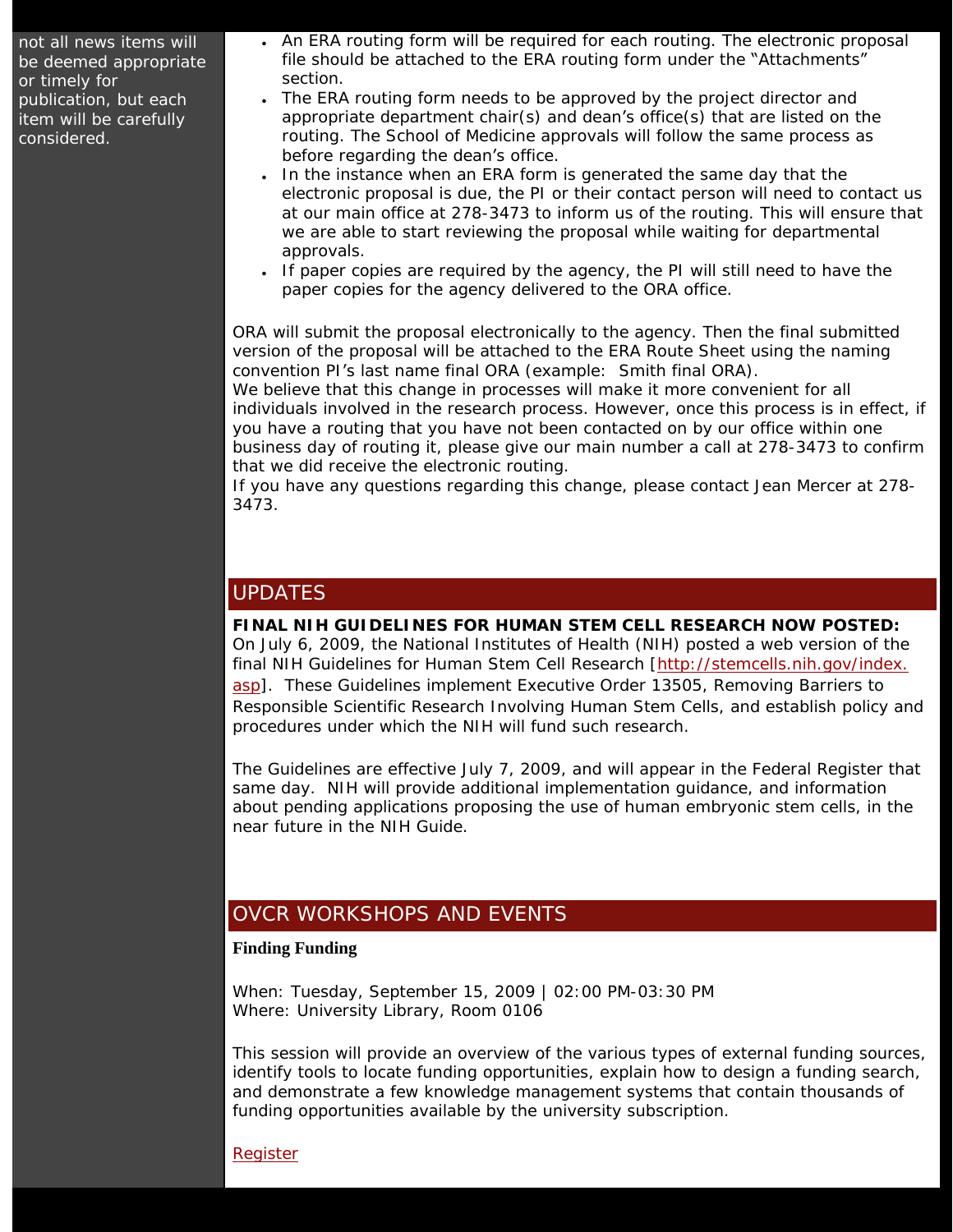#### **Community of Science**

When: Thursday, September 24, 2009 | 10:00 AM-11:30 AM Where: University Library, Room 0106

Indiana University is a member of the Community of Science (COS). Whether your work is in the arts or the sciences, COS funding and expertise search tools and services can help support and advance your research and scholarly activity. Learn how to take full advantage of these services and help our institution promote its work. This event is a hands-on open lab session.

[Register](http://faa.iupui.edu/events/eventsRegistration.asp?id=1607)

# <span id="page-2-0"></span>CURRENT EXTERNAL FUNDING OPPORTUNITIES

Funding opportunities in this section include selected current grant announcements from federal agencies for **new initiatives and changes to existing programs**. Announcements with limited scope are not listed here but are, instead, sent directly to IUPUI School Deans. For comprehensive coverage of funding opportunities please use the on-line search tools listed below.

#### **SMALL BUSINESS INNOVATION RESEARCH/SMALL BUSINESS TECHNOLOGY TRANSFER SOLICITATION**

| <b>Agency</b><br><b>(Brief Description)</b>                               | <b>Release</b><br><b>Date</b> | <b>Accepting</b><br><b>Proposals</b> | <b>Closing</b><br><b>Date</b>                      | <b>Solicitation</b><br>Link |
|---------------------------------------------------------------------------|-------------------------------|--------------------------------------|----------------------------------------------------|-----------------------------|
| <b>US Department of</b><br><b>Agriculture - FY2010</b>                    |                               |                                      | 10 Jun 2009 10 Jun 2009 03 Sep 2009 USDA LInk      |                             |
| NASA - FY2009 SBIR/STTR                                                   |                               | 07 Jul 2009 07 Jul 2009              | 03 Sep 2009 NASA Link                              |                             |
| <b>Department of Health and</b><br>Human Service - Non Aids<br>topics     | Jan 2009                      | Feb 2009                             | 05 Apr 2009<br>05 Aug 2009 NIH Link<br>05 Dec 2009 |                             |
| <b>Department of Health and</b><br>Human Service - Aids<br>related topics | Jan 2009                      | Feb 2009                             | 07 May 2009<br>07 Sep 2009 NIH Link<br>07 Jan 2010 |                             |

### **SBIR/STTR Open Solicitations/Announcements**

# <span id="page-2-1"></span>DID YOU KNOW?

#### **National Facts**

Indianapolis ranked 84th among 354 US metropolitan areas in 2005 for number of inventions per capita. Santa Fe, NM; Corvallis, OR and Boulder, CO were the top ranked cities.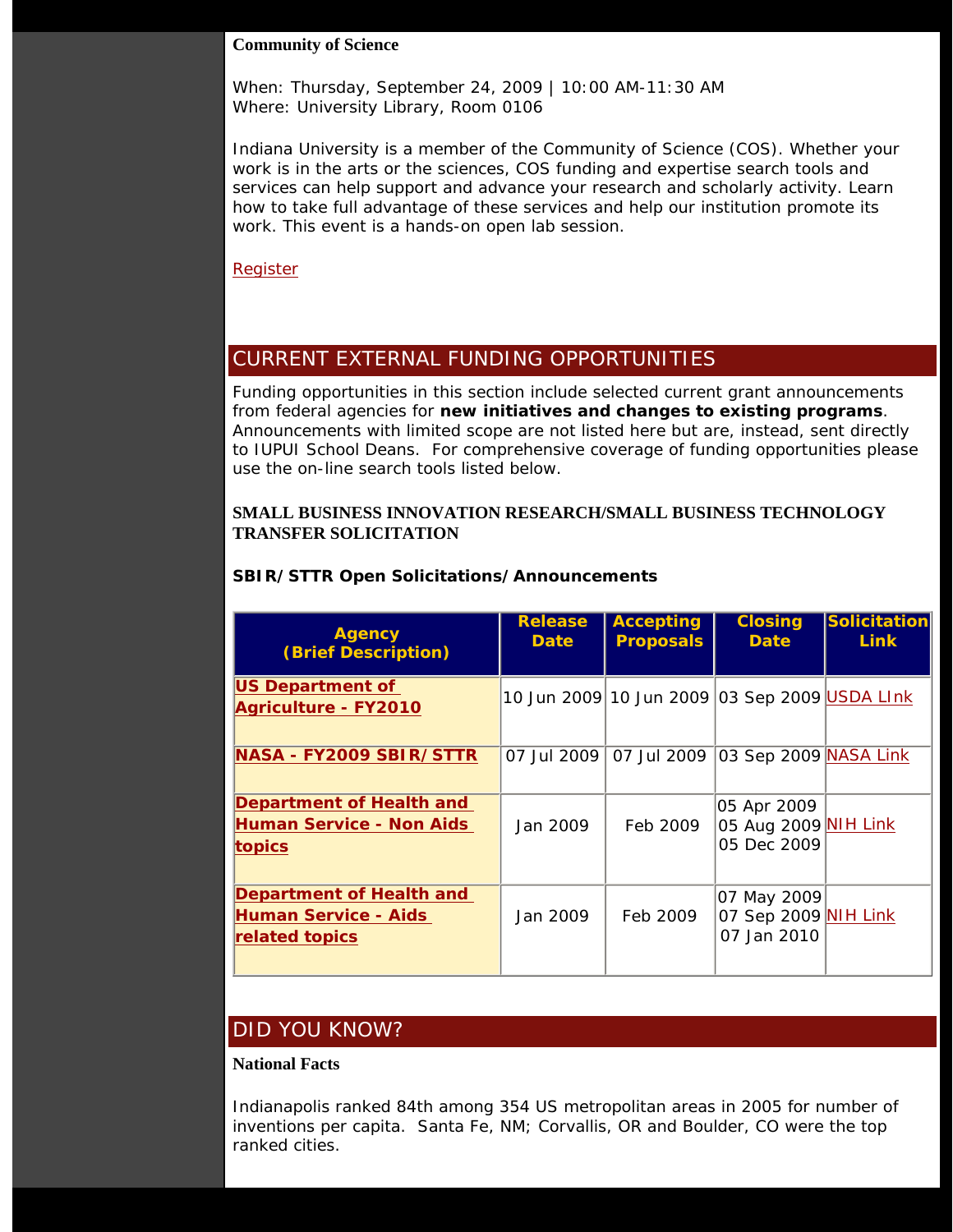## <span id="page-3-0"></span>IDENTIFYING FUNDING OPPORTUNITIES

On-line search tools are available to IUPUI investigators who are interested in identifying funding opportunities in their areas of interest.

**Community of Science (COS):** COS is a primary on-line search tool for identifying funding opportunities. To take advantage of this tool, register at [http://www.cos.com/](http://www.cos.com/login/join.shtml) [login/join.shtml](http://www.cos.com/login/join.shtml). Once you have completed the short registration process, you can personalize your search by selecting the option entitled "launch your workbench". You can access federal, local, corporate, foundation, nonprofit and other funding opportunities using key terms and save the results of up to 20 searches and have them delivered to you weekly via email.

**National Institutes of Health (NIH) "NIH Guide":** To take advantage of this search tool, register at [http://grants.nih.gov/grants/guide/listserv.htm.](http://grants.nih.gov/grants/guide/listserv.htm) It allows you to receive discipline specific funding opportunities that are delivered to you weekly via email.

**National Science Foundation (NSF) "MyNSF":** To take advantage of this search tool, register at [http://www.nsf.gov/mynsf/.](http://www.nsf.gov/mynsf/) It allows you to receive discipline specific funding opportunities that are delivered to you weekly via email.

**Federal Business Opportunities "FedBizOpps":** FedBizOpps is the single government point-of-entry for Federal government procurement opportunities over \$25,000. To take advantage of this search tool, visit [http://vsearch1.fbo.gov/servlet/](http://vsearch1.fbo.gov/servlet/SearchServlet) [SearchServlet.](http://vsearch1.fbo.gov/servlet/SearchServlet) Opportunities found at this site include, but are not limited to, presolicitations and special notices for research and service contracts for specific projects and some national centers and surveys that would not be found in Grants. gov and may not be found in the Community of Science.

**Limited Submission Funding Opportunities:** Occasionally a funding agency places a limitation on the number of proposals that can be submitted from a campus or university system. For a description of the upcoming "limited submission" funding opportunities, as well as guidelines and application forms, go to: [http://ovpr.indiana.](http://ovpr.indiana.edu/limsub/limsub.asp) [edu/limsub/limsub.asp](http://ovpr.indiana.edu/limsub/limsub.asp) or contact Etta Ward in the IUPUI Office of the Vice Chancellor for Research: [emward@iupui.edu](mailto:emward@iupui.edu) or 317.278.8427.

**Special Handling:** The Special Handling list was created in order to communicate donor restrictions and/or preferences for managing solicitation requests from Indiana University. The list reflects special relationships that exist between donors and the university and includes corporations and foundations that the President's office wishes to review prior to submission in order to coordinate Indiana University's requests to these donors. The Special Handling List was compiled and is maintained by the Indiana University Foundation office of Corporate and Foundation Relations and is provided to OVPR for distribution. Questions regarding this list can be directed Bobbi Bosch at 317-278-5648 or [bsbosch@indiana.edu](mailto:bsbosch@indiana.edu).

IU Authentication is required to view the following attachments:

- [IU/IUF Corporation / Foundation Special Handling List](https://cas.iu.edu/cas/login?cassvc=IU&casurl=https://www.iupui.edu/~resdevin/_Assets/iuf_special_handling_principal_gifts_10_08.xlsx)
- [Principal Gifts Review Template](https://cas.iu.edu/cas/login?cassvc=IU&casurl=https://www.iupui.edu/~resdevin/_Assets/principal_gifts_review_template.doc)